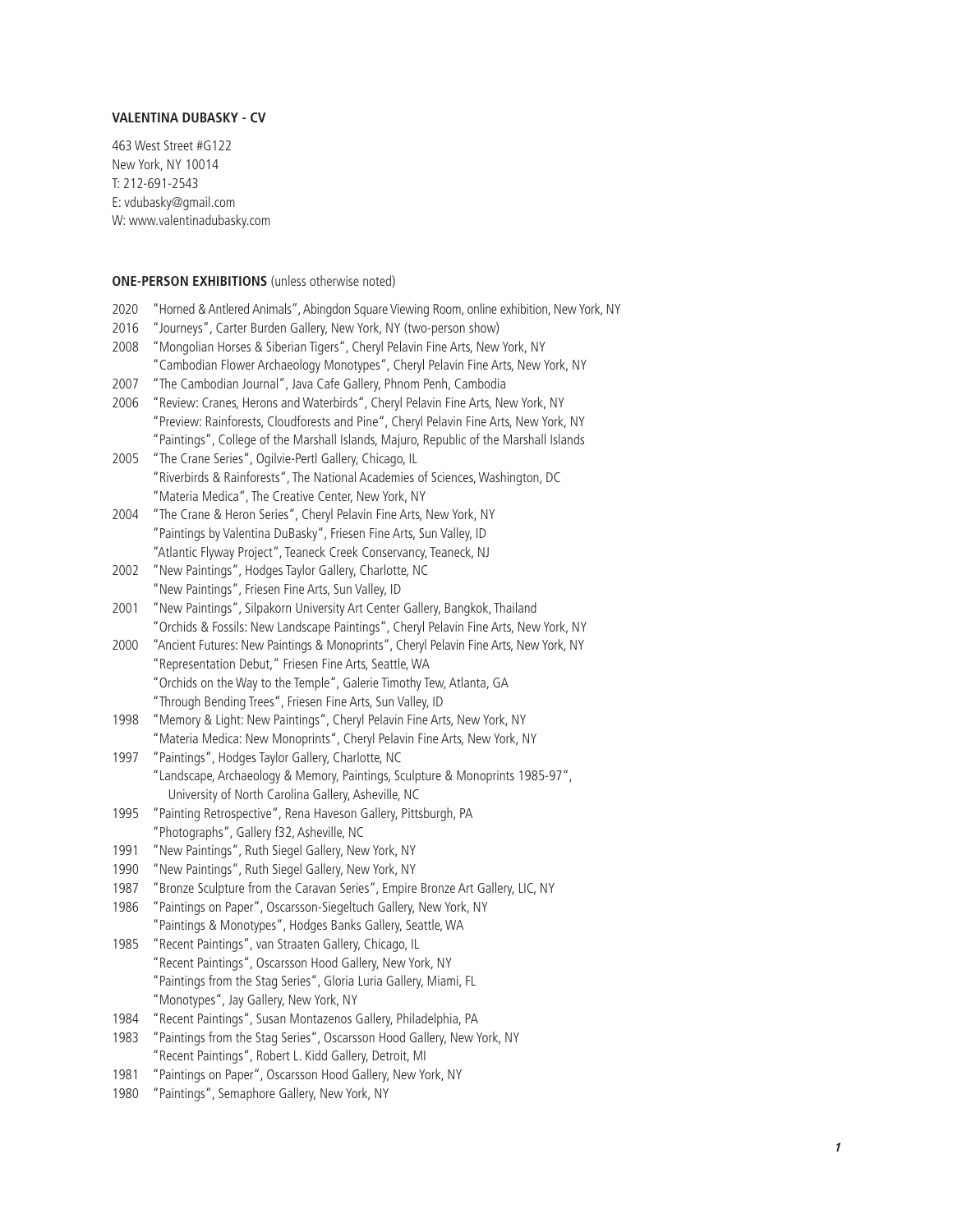### **GROUP EXHIBITIONS**

- 2020 "Monoprint 2020 Printers and Presses", Washington Art Association & Gallery, Washington Depot, CT 2019 "The Black and White Show", 11 Jane St. Art Center, Saugerties, NY 2018 "United States Embassy Exhibition", Art in Embassies Program, United States Embassy, Beijing, China "Collective Memory", Equity Gallery, New York, NY 2017 "The Trace", Lichtundfire Gallery, New York, NY "Westbeth Winter Exhibiton" Westbeth Gallery, New York, NY 2015 "True Monotypes", International Print Center of New York, curated by Janice Oresman, New York, NY "Small Works", Carter Burden Gallery, New York, NY "Group Exhibition", McElwain Fine Arts, St Louis, MO 2014 "Shifting Ecologies", The Painting Center, New York, NY "Tandem Press Monoprints", Expo Chicago, Chicago, IL "Tandem Press Monoprints", IFPDA Print Fair, New York Armory, New York, NY "Tandem Press Monoprints", NYINK Art Fair, Miami Beach, FL 2013 "Tandem Press Monoprints", IFPDA Print Fair, New York Armory, New York, NY "Tandem Press Monoprints", NYINK Art Fair, Miami Beach, FL 2010 "Spring Prints", Cheryl Pelavin Fine Arts, New York, NY 2009 "Paintings", Friesen Fine Arts, Seattle, WA "Streetscapes", Landscapes, Still Lives, Jan Larsen Art, New York, NY "Art and Democracy", Gallery H, New York, NY 2008 "Friends", Cheryl Pelavin Fine Arts, New York, NY "From Different Horizons of Rock Shelter", Pang Mapha Archaeological Site, Pang Mapha, Thailand "From Different Horizons of Rock Shelter", National Gallery of Art, Bangkok, Thailand "Print Show", Cheryl Pelavin Fine Arts, New York, NY 2007 "25 Years of Printmaking at Cheryl Pelavin Fine Arts", Cheryl Pelavin Fine Arts, New York, NY 2006 "Alignment", Friesen Fine Art, Seattle, WA "Oil & Wax", Robert Roman Galleries, Scottsdale, AZ "Group Show", Ogilvie-Pertl Gallery, Chicago, IL "Art Scottsdale", Ogilvie-Pertl Gallery & Larsen Gallery, Scottsdale, AZ "Traveling Exhibition: Agent Orange: Consequence of War, a Call to Conscience", Marlboro College Gallery, Vermont; Brandeis University Gallery, Boston; George Washington University Gallery, Washington, DC 2005 "Oil & Wax: Chapter & Verse", Siano Gallery, Philadelphia, PA 2004 "Two Artists", Ogilvie-Pertl Gallery, Chicago, IL "The New Realism", Robert L. Kidd Gallery, Detroit, MI "Two Artists: Reflections of Cambodia", The Puffin Foundation, Teaneck, NJ "Returning the Brownfields of Teaneck Creek", Teaneck Creek Conservancy, Teaneck, NJ "Toxic Landscape", Long Beach Island Foundation of Arts & Sciences, Love Ladies, NJ "Lower Manhattan Cultural Council Benefit", DK, New York, New York, NY "Dealer's Choice", Robert L. Kidd Gallery, Detroit, MI 2003 "Flora and Fauna: Manifestations", Cheryl Pelavin Fine Arts, New York, NY "United States Embassy Exhibition", Art in Embassies Program, United States Embassy, Panama City, Panama 2002 "United States Embassy Exhibition", Art in Embassies Program, United States Embassy Riga, Latvia "United States Embassy Exhibition", Art in Embassies Program, United States Embassy, Tallinn, Estonia "Two Artists", Friesen Fine Art, Seattle, WA "Fifteenth Anniversary Exhibition", Galerie Timothy Tew, Atlanta, GE "Affordable Art Fair", Cheryl Pelavin Fine Arts, New York, NY "The Head Show", Galerie Timothy Tew, Atlanta, GE "Reactions", Exit Art, New York, NY "Toxic Landscape: Artists Look at the Environment", Bibliotéca Nacional José Martí, Havana, Cuba 2001 "World Trade Center Benefit Exhibition", Cheryl Pelavin Fine Arts, New York, NY "Group Exhibition", Friesen Fine Art, Seattle, WA "Group Exhibition", Norton Gallery, Seattle, WA
- 2000 "Group Exhibition", Friesen Fine Art, Sun Valley, ID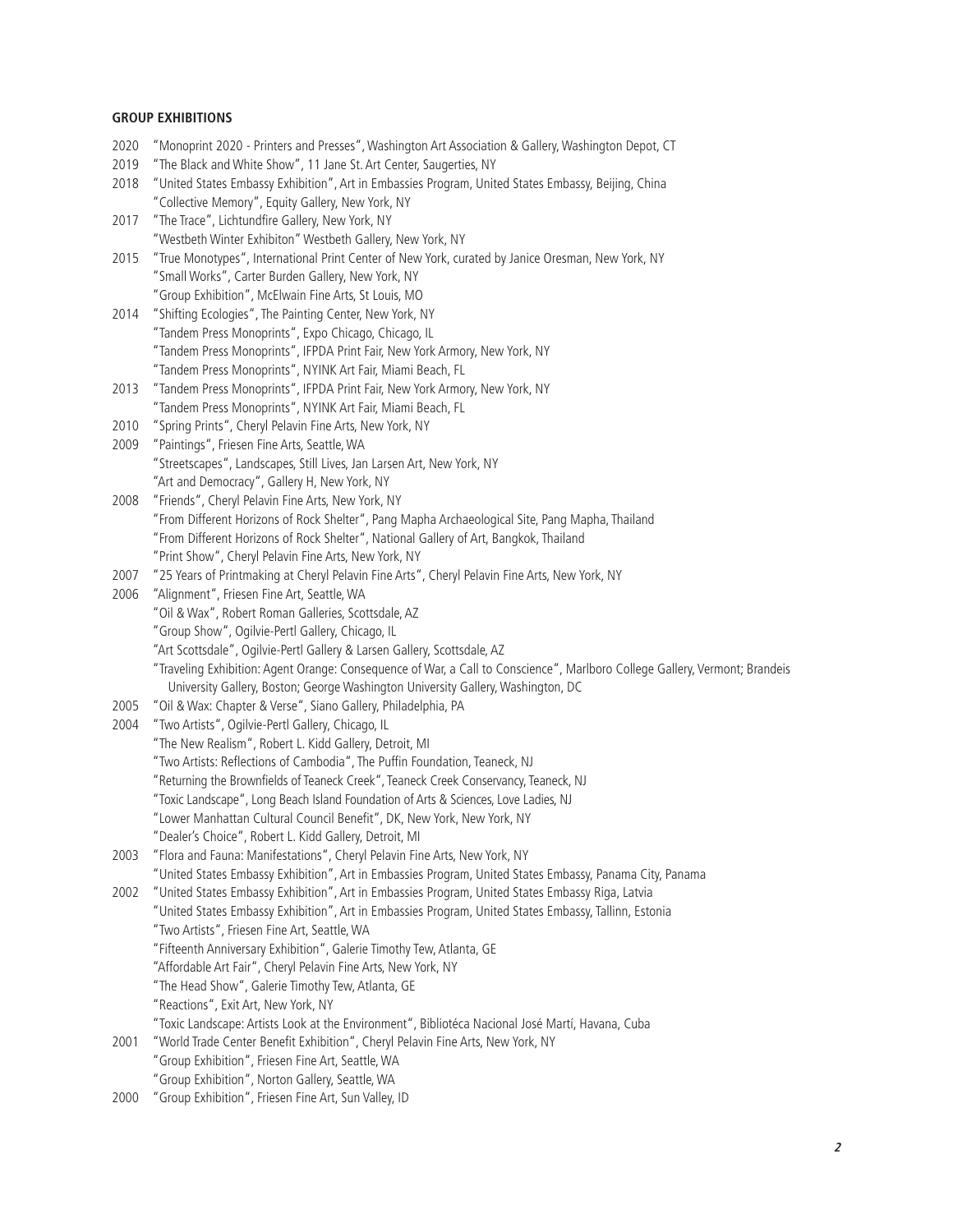1999 "United States Embassy Exhibition", Art in Embassies Program, United States Embassy, Lima, Peru "United States Embassy Exhibition", Art in Embassies Program, United States Embassy, Reykjavik, Iceland "United States Embassy Exhibition", Art in Embassies Program, United States, Embassy, Bangkok, Thailand "Sitting Pretty", Met Life Windows, New York, NY "Birdsong", Laurie Seeman Gallery, Nyack, NY 1998 "Visual Dialogues: 15 Women Artists", Robert Kidd Gallery, Detroit, MI "Nature/Culture", The New York Arts Exchange Show, New York, NY "Four Artists", Lone Star Park Gallery, Dallas, TX "Group Exhibition", Tower Air, curated by Jeannie Greenberg, New York, NY 1997 "Sizzle", Jeffrey Coploff Gallery, New York, NY "Group Exhibition", Hillwood Museum, Chattanooga, TN "Art of Hearts", Nora Haime Gallery & the National Academy of Design, New York, NY "Group Exhibition", Hodges Taylor Gallery, Charlotte, NC "The National Horse Show", Robert Kidd Gallery, Detroit, MI 1996 "Partners in Printmaking: Works from Solo Impressions", National Museum of Women in the Arts, Washington, DC "Painting Exhibition", Hillwood Museum, Long Island University, NY "Three Photographers", June Kelly Gallery, New York, NY "United States Embassy Exhibition", Art in Embassies Program, United States Embassy, Muscat, Oman "Recent Monotype Editions", Pelavin Editions, New York, NY "Group Exhibition", Robert L. Kidd Gallery, Detroit, MI 1995 "United States Embassy Exhibition", Art in Embassies Program, United States Embassy, Amman, Jordan "Inaugural Exhibition", Michele Bigue Gallery, Fort Lauderdale, FL 1994 "United States Embassy Exhibition", Art in Embassies Program, United States Embassy, Oslo, Norway "Group Exhibition", ES Painting Space, New York, NY 1993 "Animal Imagery", Champion Paper, curated by Janice Oresman, Hartfield, CT 1992 "34 Raumes", Documenta, Berlin, Germany "Printmaking from the Permanent Collection", Jane Voorhees Zimmerli Art Museum, Rutgers University, NJ "Works on Paper from Pelavin Editions", The Armory Show, New York, NY 1991 "Works on Paper", Champion Paper, Stanford, CT 1990 "Intaglio Printing in the 1980's", Jane Voorhees Zimmerli Art Museum, Rutgers University, New Brunswick, NJ "Women in Print", Traveling museum exhibition, National Museum of Women in the Arts, Washington, DC "Menagerie", General Electric Company Headquarters, curated by MOMA Advisory Services, CT 1989 "Surface Printing in the 1980's", Jane Voorhees Zimmerli Art Museum, Rutgers University, New Brunswick, NJ "Creatures", Benson Gallery, Bridgehampton, NY 1988 "Three Sculptors Working in Bronze", Gallerie Helene Grubair, Miami, FL 1987 "Group Show", Albright Knox Museum, Buffalo, NY 1986 "Monotypes by Gallery Artists", Oscarsson-Siegeltuch Gallery, New York, NY "Paintings", van Straaten Gallery, Chicago, IL "Inaugural Exhibition", Group Show, Oscarsson-Siegeltuch Gallery, New York, NY "Homage to Ana Mendieta", Zeus Trabia Gallery, New York, NY "Monotypes", Jay Gallery, New York, NY 1985 "Art of the 70's & 80's", Aldrich Museum of Contemporary Art, Ridgefield, CT "1985 Invitational Quinquennial Exhibition", Oscarsson Hood Gallery, New York, NY "Selections from the Jane Voorhees Zimmerli Art Museum", The Grolier Club, NY, NY "Chicago Art Expo", Oscarsson Hood Gallery, Chicago, IL "Pelavin Editions 1985", Jay Gallery, New York, NY "Monotypes & Works on Paper", Robert L. Kidd Gallery, Detroit, MI "Animals: Contemporary Visions", Robert L. Kidd Gallery, Detroit, MI "The Animal Within", Jay Gallery, New York, NY "Young Printmakers", Roger Ramsey Gallery, Chicago, IL "Two Artists", Peri Renneth Gallery, West Hampton, NY 1984 "Painting Invitational", Robeson Center Gallery, Rutgers University, New Brunswick, NJ "Situations", Jamaica Arts Center, The Newark Museum Collection, New York, NY

"Review/Preview", Oscarsson Hood Gallery, New York, NY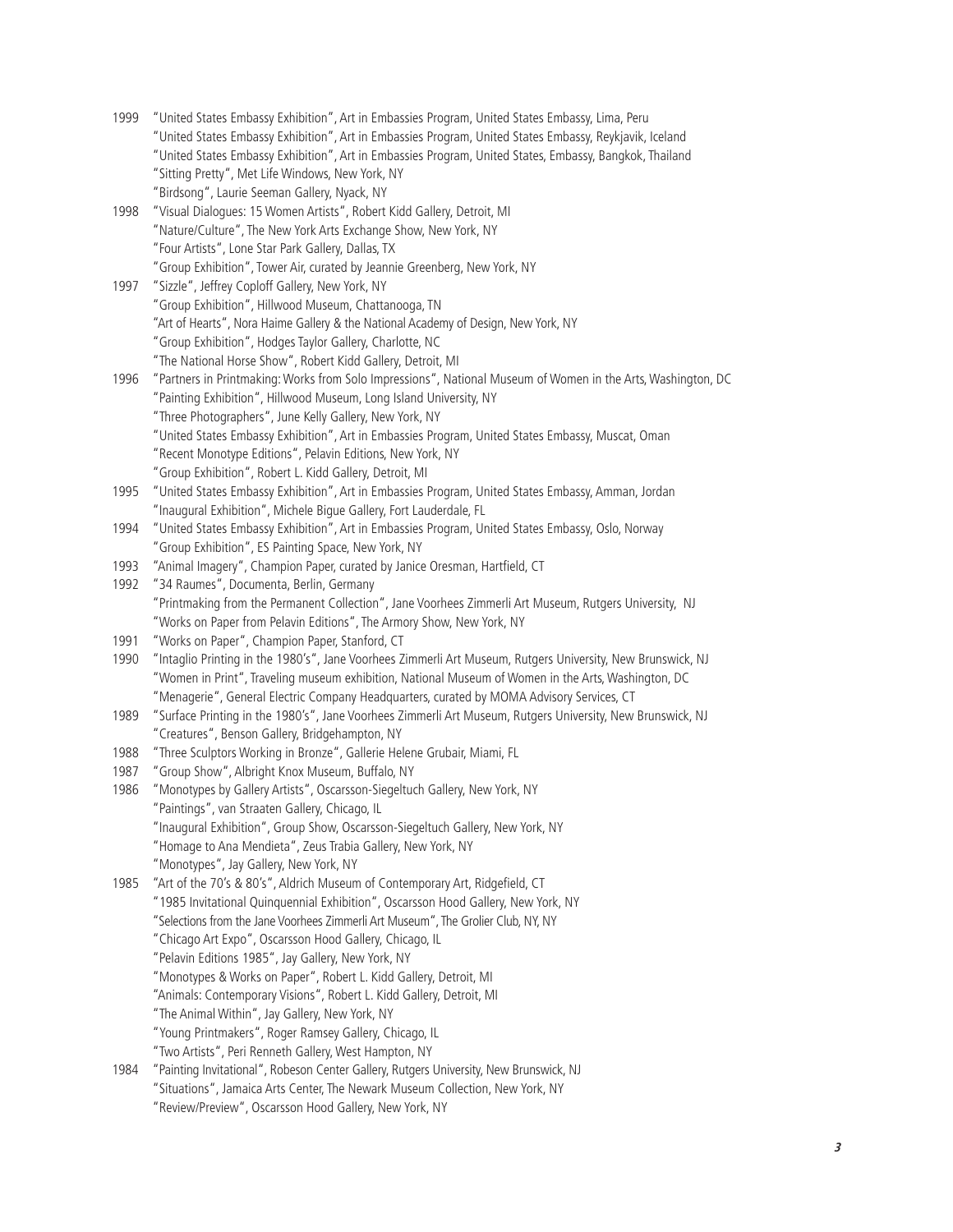"Works on Paper", Wolff Gallery, New York, NY "8 at 84", Robert Feldman Gallery, New York, NY "Works on Paper", Barbara Greene Gallery, Miami, FL "Ringing in the New", Jay Gallery, New York, NY

- 1983 "New Acquisitions", Newark Museum, Newark, NJ "Art on Paper", Weatherspoon Museum, Greensboro, NC "Group Exhibition", Oscarsson Hood Gallery, New York, NY "Works on Paper", Frumpkin Struve Gallery, Chicago, IL "Group Show", Albright Knox Museum, Buffalo, NY
- 1982 "Group Show", Albright Knox Museum, Buffalo, NY "New Acquisitions", Alternative Museum, New York, NY "Mixed Bag", Alternative Museum, New York, NY "Group Exhibition", McNay Art Institute, Collectors Gallery VI, Austin, TX "Works on Paper", Roger Ramsey Gallery, Chicago, IL "Group Exhibition", Oscarsson Hood Gallery, New York, NY
- 1981 "New Acquisitions", Aldrich Museum of Contemporary Art, CT "Nine Artists Invited", Meisal Gallery, New York, NY "Group Exhibition", Semaphore Gallery, New York, NY "The Working Process", O.I.A. Exhibition, New York, NY "Group Exhibition", Newcomber Westreich Gallery, Washington, DC
- 1980 "Small Works", 80 Gallery, Washington Square East, New York, NY "Group Show," Race Gallery, Philadelphia, PA "4 Artists", Soho Center for Visual Artists, New York, NY "Betty Parsons at Robert L. Kidd Gallery", Robert L. Kidd Gallery, Detroit, MI

## **MUSEUM COLLECTIONS**

Alternative Museum, New York, NY Herbert F. Johnson Museum, Cornell University, Ithaca, NY National Museum of Women in the Arts, Washington, DC Newark Museum, Newark, NJ Orlando Museum of Art, Orlando, FL Seattle Art Museum, Seattle, WA Jane Voorhees Zimmerli Art Museum, Rutgers, NJ Xianghai Museum, Xianghai Nature Reserve, Xianghai, China

## **SELECTED PUBLIC COLLECTIONS**

Agrace Hospice Care, Madison, WI Architectural Arts, Inc, Dallas, TX Banca della Suizzeria Italiana, New York, NY Bank Boston, Boston, MA Barron & Budd, New York, NY Chase Manhattan Bank, New York, NY Chemical Bank, New York, NY Citibank International, Miami, FL Denrich Leasing Company, Miami, FL Echo Lab, MN Carey Ellis Company, MN Ernst & Young, New York, NY Evergreen Asset & Management Corporation, New York, NY Federal Reserve Bank, Chicago, IL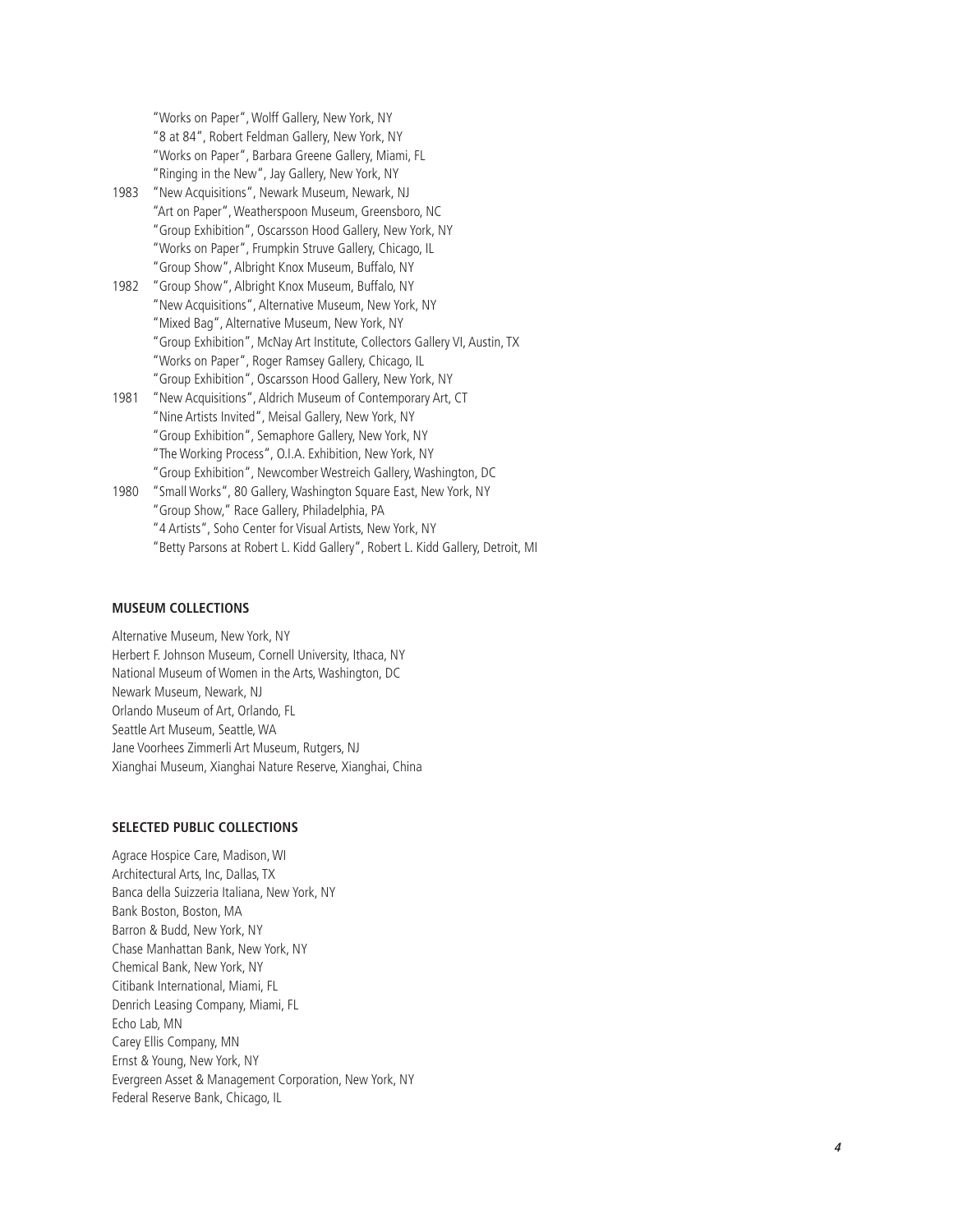First National Bank, Boston, MA Fuzhou International Center, Fuzhou, China General Instruments, New York, NY General Mills, Inc, Minneapolis, MN Goldman-Sachs, New York, NY Gruntal, New York, NY Henson & Effron, St. Paul, MN Hospital Corporation of North America, Nashville, TN IBM Collection, Los Angeles, CA Indiana National Bank, Boston, TX International Data Group, Boston, MA Kempner Insurance CompaNew York, New York, NY King Investment Advisor, Inc, Houston, TX Lang Communications, New York, NY Library of Congress (Exit Art Reactions Exhibition), Washington, DC Sidney Lewis Collection, Richmond, VA Martin Margulies Collection, Miami, FL Mayo Clinic, Rochester, MN McDonalds Corporation, Oak Brook, IL Mercer Company, New York, New York, NY J. P. Morgan & Company, New York, New York, NY Morgan Guarantee, New York, NY New York Public Library, Lionel Pincus and Princess Firyal Map Collection, New York, NY Nutter, McClennan & Fish, Boston, MA Palm Hills Hotel, Okinawa, Japan Peat, Marwich, Mitchell & Co, Montvale, NJ Pew Charitable Trust, Philadelphia, Pa Pfizer Pharmaceuticals, Inc, New York, NY Polsinelli Collection, Los Angeles, CA Prudential Life Insurance Company, Rockefeller Center, New York, NY Quad Graphics, West Allis, IL Quaker Oats, Chicago, IL Randolph & Tate Associates, New York, NY Reich & Tang, New York, NY Simpson, Thacher, Bartlett, New York, NY Skadden, Arps, Slate, Meagher & Flom, New York, NY Solomon Equities, Inc, New York, NY Tower Air, New York, NY United States Department of State, Washington, DC Vinson Elkins, Houston, TX Wachovia, Charlotte, NC E.M. Warburg Pincus, New York, NY WFAE National Public Radio, Charlotte, NC C. Wright Design, Mill Valley, CA Zale Corporation, Dallas, TX Zelle & Larson, St. Paul, MN

## **GRANTS**

2016 Fulbright Senior Specialist Grant, India 2006 Visiting Artist Grant, Pang Mapha Highland Archaeology Project, Thailand 2003 Earthwork Installation Grant, Atlantic Flyway Project, Teaneck Creek Conservancy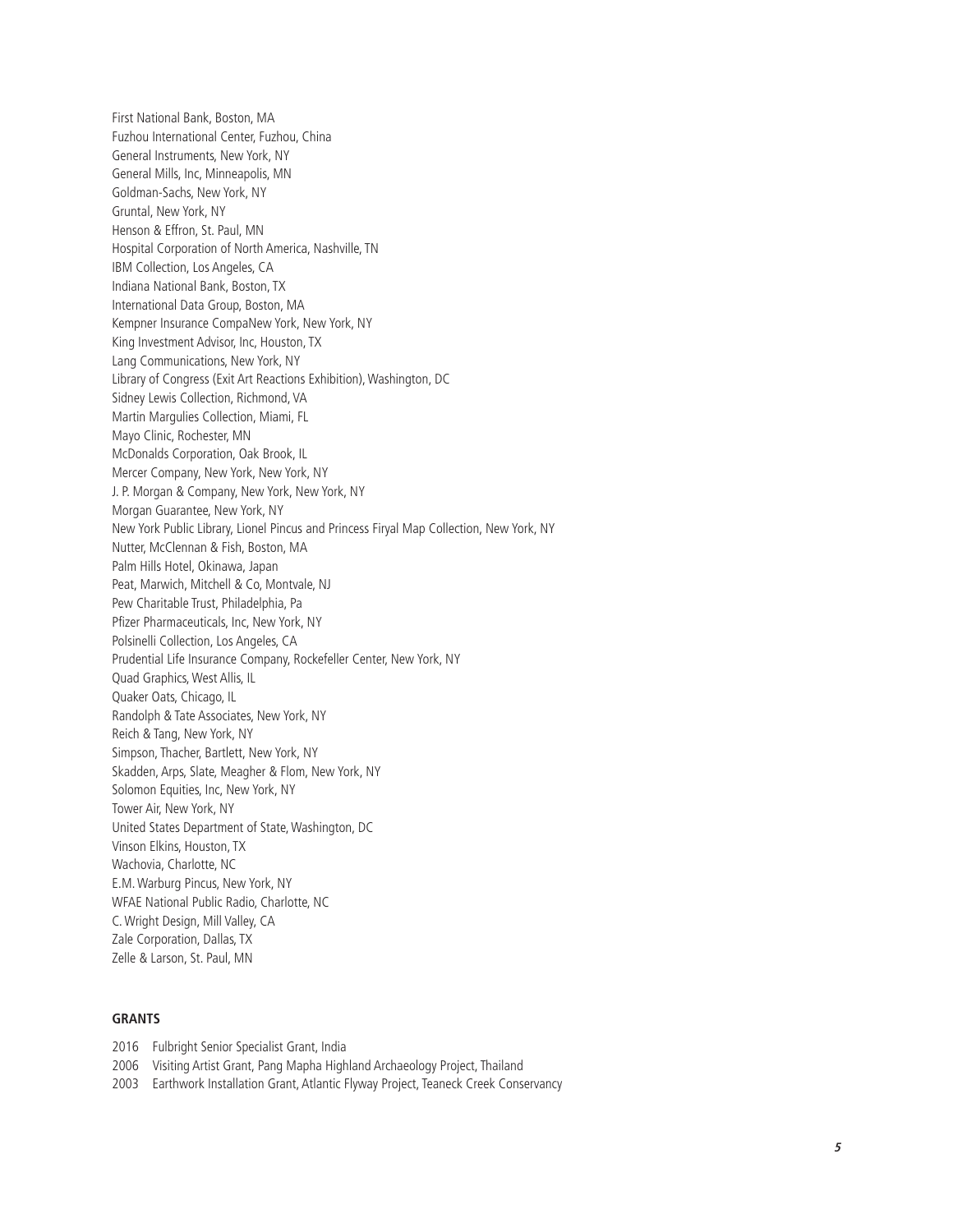- 2002 American Artists Abroad Grant, Art in Embassies Program, Riga, Latvia American Artists Abroad Grant, Art in Embassies Program, Tallinn, Estonia The Puffin Foundation Grant, paintings and photographs, Vietnam
- 2001 Visiting Artist Grant, United States, Bangkok, Thailand
- 1999 Pollock Krasner Foundation
- 1986 Pollock Krasner Foundation
- 1984 Ariana Foundation for the Arts
- 1983 Mid Atlantic States Consortium

## **TELEVISION FEATURES**

- 2007 **Apsara Television,** June 9; feature of one-person exhibition at the Java Cafe Gallery, Phnom Penh, Cambodia
- 2005 Goodman, Janice; Feature**, WETA Public Television,** Around Town, Best Bets,August 5; feature of one-person exhibition at the National Academy of Sciences Gallery, Washington, DC
- 2001 **Television of Thailand,** Channel 11, July; feature of one-person exhibition at Silpakorn Gallery, Silpakorn University, Bangkok, Thailand

## **REVIEWS OF ONE-PERSON EXHIBITIONS**

- 2008 "Mongolian Horses and Siberian Tigers- New Paintings on Paper and Canvas" **Absolutearts.com: Indepth Art News,** October 23; Review of one-person exhibition at Cheryl Pelavin Fine Arts, NYC; Color reproduction: Crouching Tiger, 2008
- 2007 Vachon, Michelle; "Back to Basics: Two Artists' Return to Drawing" **The Cambodia Daily,** Issue 483, June; Review of one-person exhibition at Java Cafe Gallery, Phnom Penh; Color reproductions: Crossing the Street in Hanoi, 1994 and Resting Soldier, 1994 Ledden, Liz; "Cambodian Journal: Human resilience and the strong Cambodian spirit are themes that artist Valentina DuBasky explores in her new exhibition", **Asia Life**; Review of one-person exhibition at Java Cafe Gallery, Phnom Penh
- 2006 Schwendener Martha; Review, **The New Yorker,** April 17; Review of one-person exhibition at Cheryl Pelavin Fine Arts, NYC
- 2005 LaFaso, Vanessa; "Larger Than Life: DuBasky's Oversize Work Focuses on Animal, Plant Life Along Silk Road", **The Washington Diplomat,** October; Review of one person exhibition at The National Academy of Sciences Gallery, Washington, DC; Color reproductions: Gray Bird and Branches, 2005, Riverbirds, Fossils and Reeds, 2005 and Mountain Site, 2003 Tierney, Robin; Review, **The Examiner,** October 29; Review of one-person exhibition at the National Academy of Sciences Gallery, Washington, DC; Color reproduction: Red Bird & Reeds, 2005
- 2001 Wilkinson, Jeanne C.; Review, **Tribeca Tribune,** Vol. 8, No. 4, December; Review of one-person exhibition at Cheryl Pelavin Fine Arts, NYC; Color reproduction: Forest Site Wat Phimai, 2001 "Ancient Futures: Cave-wall Landscape Paintings" **Bangkok Post,** June, 22; Review of one-person exhibition at Silpakorn Gallery, Silpakorn University, Bangkok, Thailand; Color reproduction: Forest Site with Orchids & Bending Trees, 2000 Review, **Naew Na,** June; Review of one-person exhibition at Silpakorn Gallery, Silpakorn University, Bangkok, Thailand
- 2000 Johnson, Ken; Review, **The New York Times,** February 4; Review of one-person exhibition at Cheryl Pelavin Fine Arts, NYC Silverstein, Joel; **Review,** Review Magazine, January; Review of one-person exhibition at Cheryl Pelavin Fine Arts, NYC Review, **Idaho Mountain Express,** Arts & Events, Sun Valley, Idaho, August 2; Review of one-person exhibition at Andria Friesen Fine Arts, Seattle; Color reproduction: Forest Site with Spotted Stag, 2000 "New and Old", **The Nation,** July; Review of one-person exhibition at Silpakorn Gallery, Silpakorn University, Bangkok, Thailand; Color reproduction: Forest Site with Orchids & Bending Trees, 2000 Review, **Siam Rath,** June 21; Review of one-person exhibition at Silpakorn Gallery, Silpakorn University, Bangkok, Thailand "Ancient Futures", **Bangkok Post;** Review of one-person exhibition at Silpakorn Gallery, Silpakorn University, Bangkok, Thailand; Color reproductions: Forest Site with Orchids & Bending Trees, 2000 and Forest Floor with Orchids, 2000 Ancient Futures: Cave-wall Landscape Paintings"; **Bangkok Post;** Review of one-person exhibition at Silpakorn Gallery, Silpakorn University, Bangkok, Thailand; Color reproduction: Forest Site with Stag & Bird, 2000
- 1999 Henry, Gerrit; Review**, Art in America,** January; Review of one-person exhibition at Cheryl Pelavin Fine Arts, NYC; Color reproduction: Syntax, 1998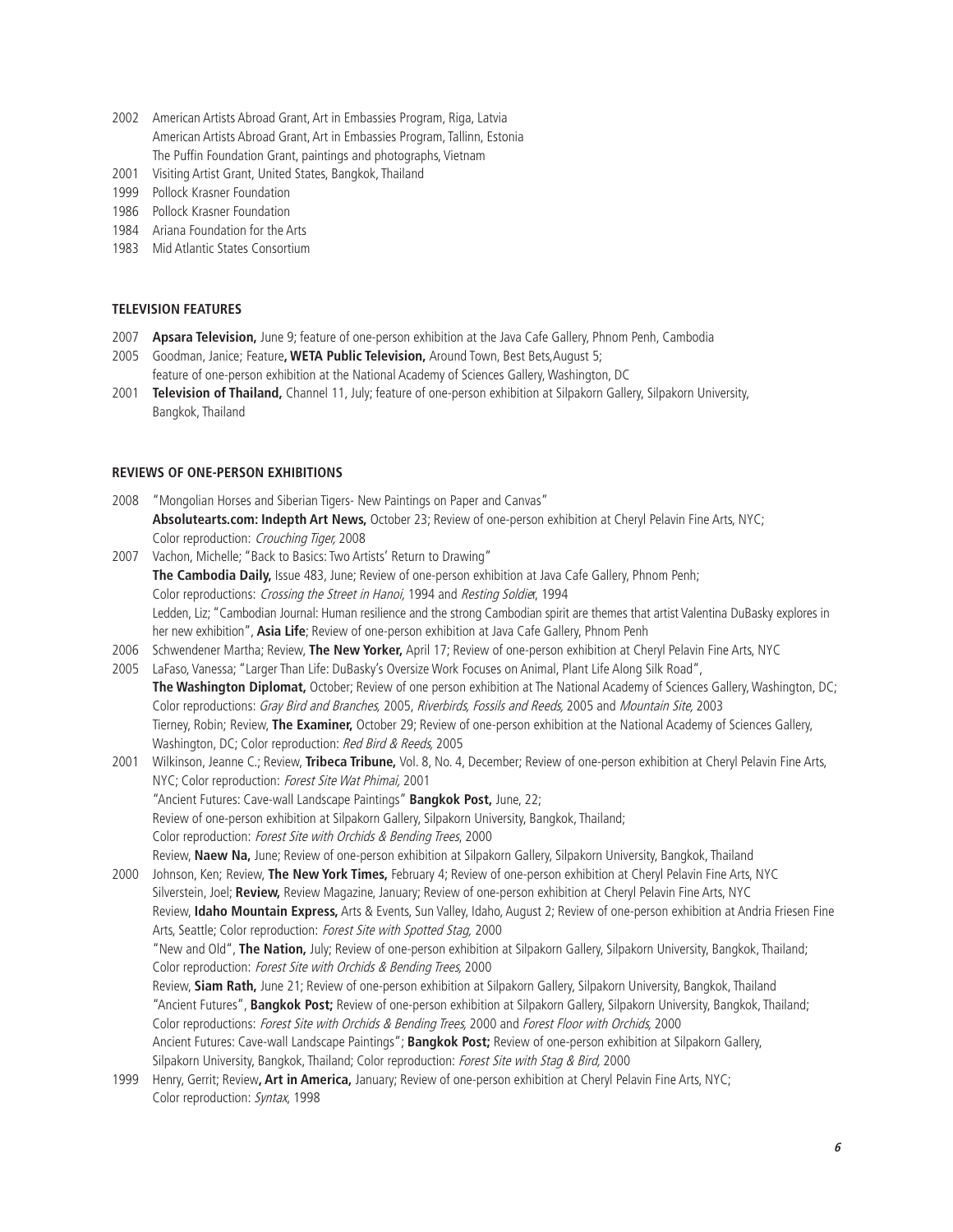- 1997 Grau, Jane; Review, **Charlotte Newsstand,** Arts & Entertainment, November 1; Review of one-person exhibition at Hodges Taylor Gallery, Charlotte; Color reproduction: Red Spotted Horse, 1997
- 1991 Cohen, Ronny; Review**, Artforum,** December; Review of one-person exhibition at Ruth Siegel Gallery, NYC; Color reproduction: Indonesia, 1991
- 1986 Henry, Gerrit; Review**, Art in America,** April; Review of one-person exhibition at Oscarsson-Hood Gallery, NYC; Reproduction: Primate, 1986

Broelley, Doen; "Modern Day Cave Painting", **The Weekly,** Vol. 11, No. 25, June 18;Review of one-person exhibition at Hodges Banks Gallery, Seattle; Color reproduction: Sienna Stag, 1984

- 1985 Review, **Gallery Guide,** December; Review of one-person exhibition at Oscarsson Hood Gallery, NYC; Reproduction: Rough Beast, 1984 Harper, Paula; Review**, Miami News,** Miami Art Scene, April; One-person exhibition at Gloria Luria Gallery, Miami Shanks, John Arthur; "Prehistory to Post Modernism", **Women Artists News,** Vol. 9, No. 2, Winter; Review of one-person exhibition at Semaphore Gallery, NYC; Reproduction: Fallow Deer in Bracken, 1983
- 1983 Zimmer, William; Review, **Arts Magazine;** Review of one-person exhibition at Oscarsson-Hood Gallery, NYC; Color reproduction: Amber Stag, 1983
- 1981 Parks, Addison; Review, **Arts Magazine,** Vol. 55, No. 6; Review of one-person exhibition at Semaphore Gallery, NYC; Color reproduction: Split Cow, 1981 Pellicone, William; Review, **Artspeak,** Vol. 2, No. 9; Review of one-person exhibition at Semaphore Gallery, NYC; Reproduction: Split Cow, 1981 Shanks, John Arthur; Review**, Women Artists News,** Winter/Spring; One-person exhibition at Semaphore Gallery, NYC; Color reproduction: Split Cow, 1981

## **FEATURE ARTICLES**

- 2006 "Rain Clouds: Valentina DuBasky at Cheryl Pelavin Fine Arts", **The New York Sun,** On The Town, May 18; Color reproduction: Riverbank Late Afternoon, 2006
- 2003 Gomez, Edward M.; "Reimagining the Landscape: Contemporary Painters Bring Fresh Ideas and Techniques to a Classic Art Form", **Art & Antiques** , Vol. 26, No. 10, October; Color reproduction: Open Forest, 2001 Cebere, Gundega; "Amerikas Maksla Riga", **Maksla Plus: Kulturas Zurnals,**Vol. 1, No. 33, February/March; Color reproductions: Heron, 1995, and Heron, Warbler and Milkweed, 1991 Ash, Elizabeth; "The Art of Visual Diplomacy", **State Magazine,** No. 464, January
- 2002 Osadchaja, Irina; "Old Birds Under One Roof" **Architecture and Design in the Baltics,** No. 5, Riga, Latvia, October; Color reproductions: Heron, 1995, and Heron, Warbler and Milkweed, 1991 "In the News: Artist and Their Art Go Abroad", **State Magazine,** No. 463, December; Color reproduction: Heron, Warbler and Milkweed, 1991
- 2000 Bailey, Susan; "Western Explorers Meet Explorations on Canvas and Film", **Seattle Wood River Journal,** August 2; 2000; Color reproduction: Forest Site with River & Orchids, 2000 Stasz, Meagan; "Painting Profile: Modern Landscape Painting", **Sun Valley Art,** Vol. 6, Nos. 8 & 9, February-March; Color reproductions: Forest Site with Orchids & Wild Grass, 2000 and Forest Canopy & Botanicas, 2000
- 1986 Cohrs, Timothy; "Hudson River Editions, Pelavin Editions-A Report Back from the Other World of Printmaking", **Arts Magazine,** November; Color reproduction: Stag/Red Meander, 1985

### **REVIEWS OF GROUP EXHIBITIONS**

- 2001 Shaw, Kurt; "Pair of Shows Comment on Environmental Issues Facing Our Nation and the World", **Tribune,** Review**,** November 16
- 1988 Ahlander, Leslie Judd; "Sculpture is the focus of Gallery Show", **The Miami News,** June 3; Reproduction: Standing Camel, 1988
- 1985 Cecil, Sarah; "Group Show: Wolff Gallery", **ARTnews,** January
- 1983 Miro, Marsha; Review**, Detroit Free Press,** November Review, **Detroit News,** November
- 1981 Review, **Where Magazine,** August
- 1980 Larsen, Kay; "Reports from the Front", **The Village Voice,** Vol. 25, No. 7 Rickey, Carrie; Review, **The Village Voice**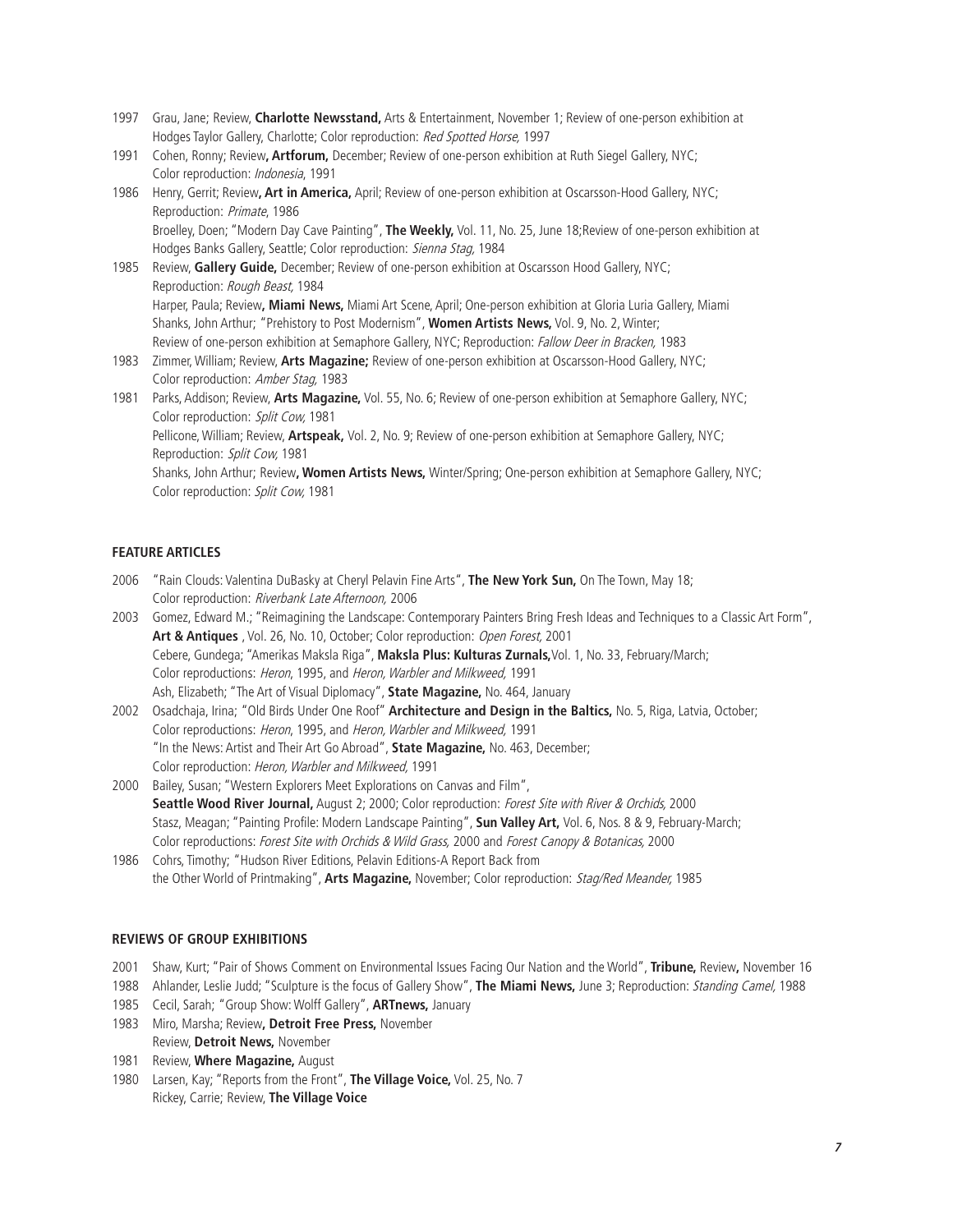#### **REPRODUCTIONS OF PAINTINGS IN PUBLICATIONS**

- **International Journal of Visual Arts,** Studies and Communication, Volume 20; Number 20; publisher Dr. Shekhar Chandra Joshi, Almora, Uttarakhand, India; Front and back cover color reproductions: Stag in Blue Field, 2014, Kali/ Black Madonna, 1998 and Valley of Flowers, 2015
- Walsh, Mary; **Kinetiv: Highlights from the Polsinelli Art Collection;** Color reproduction: Amber Birds with Indigo Mountain, 2013
- Hayes, Linda; "Tall Order", **Luxe Magazine:** Interiors + Design Pacific Northwest Edition, Issue 1, Vol. 8, Winter; Color reproduction: River Fragments Grey Bird, 1990
- **The Lakeville Journal,** August 10; Reproduction: Eurasian Steppe Horse, 2004
- **The National Academies Press**, Trade Offerings; publisher Joseph Henry Press, Color reproduction: Cranes, Warblers and Ironwood, 2003
- **The National Academies Press**, New and Forthcoming Books, publisher Joseph Henry Press; Color reproduction: Shore Site, 2005
- Seely, Christopher; **Southern Voice,** October 11; Color reproduction: Yellow Bird in Grey Field, 2002
- **Idaho Mountain Express**, Arts & Events Sun Valley, August 2; Color reproduction: Forest Site with Spotted Stag, 2000
- **The Sciences Magazine,** Volume 39, No. 4, July/August; Color reproduction: Pond Site, 1999
- "Hodges Taylor Gallery is Moving", **Carolina Arts,** Vol. 1, No. 9; Color reproduction: Red Spotted Horse, 1997 **Southern Accents.** Charlotte: Color reproduction: Red Horse/ Split, 1997
- **Christian Science Monitor,** November 23; Color reproduction: Heron Cove, 1990
- **The Menniger Perspective,** Issue No. 3; Color reproduction: Eastern Quarter, 1991
- **Ms Magazine,** poster publication; Color reproduction: Heron Cove, 1990
- **The Pollock Krasner Foundation Annual Report;** Reproduction: Strata, 1984 Legacy Foundation; Color reproduction: Good Medicine, monoprint, 1996
- "The Ancestor that Wasn't", **The Sciences Magazine,** March/April; Color reproduction: Back to Back, 1984
- **The Newark Museum Annual Report,** Reproduction: Bucks Country, 1983
- **Maenad Magazine,** Reproduction: Spotted Bison, and four paintings, 1980

### **REVIEWS OF FINE ART PRINTS**

- O'Shaughnessy, Tracey; "Celebration of a Unique Singularity: Monoprint Show Featured", **REP/Republican American,** June 13
- "Selected New Editions", **Art in Print,** March-April; Color reproduction: Cliff Site with Red Heron, monoprint, 2013 "New Editions", **Journal of the Print World,** April/May/June; Color reproduction: Amber Birds with Indigo Mountain, 2013
- Szeto-Chan, Erin; Review, **In New York**, Eclectic Collector, July; Color reproduction: Tiger Orchid/ Sri Lanka, monoprint, 2001
- Marimo, Meri; Review**, Twenty-First Century Prints,** August; Color reproduction: River Edge, monoprint, 1990
- Review, **Print News: International Journal of Contemporary Prints,** Vol. 8, No. 2, Spring; Color reproduction: Ragtime Hart, monoprint,1985
- Beller, Tom; "Ancient Art Comes Alive" **West Side Spirit,** Arts & Entertainment, July 14; Color reproductions: Leaping Brindled Stag, 1984 and Ragtime Hart, 1984
- Cohen, Ronny; "New Editions", **ARTnews,** April; Color reproduction: Dune Horse/Starry Night, lithograph, 1984 Review, **The Print Collectors Newsletter,** Vol. 15, No. 3, July-August; Color reproductions: Claret Stag in Plum Field, 1984 and Leaping Brindled Stag, 1984
- Review, **The Print Collectors Newsletter,** Vol. 14, No. 5; Color reproduction: Dune Horse/Starry Night, 1983

#### **ESSAYS IN CATALOGS**

- Ambassador Branstad, Terry; **United States Embassy Beijing: Art in Embassies Exhibition;**  Color reproductions: Yellow Crane and Moon, 2017, Herons, Warblers and Reed Grass, 2017, and Riverbirds, Fossils and Reeds, 2005
- Goodman, Jonathan; **The Trace,** Lichtundfire Gallery; Color reproduction**:** Bison
- **The Journey of the Red Horse:** Horse and Stag Paintings by Valentina DuBasky, Published by Abingdon Square Publishing Color reproductions: Cover and 13 color plates
- **Tandem Press:** fine contemporary prints, fall, 2014, Published by Tandem Press Color reproductions: Monotypes and lithograph by Valentina DuBasky 15 color plates, centerfold, pages 15-23
- Shoocongdej, Rasmi; **From [Different] Horizons of Rockshelter;** publisher Silpakorn University Press, Bangkok, Thailand; Color reproductions: 6 paintings from the Pang Mapha Highland Archaeology Project